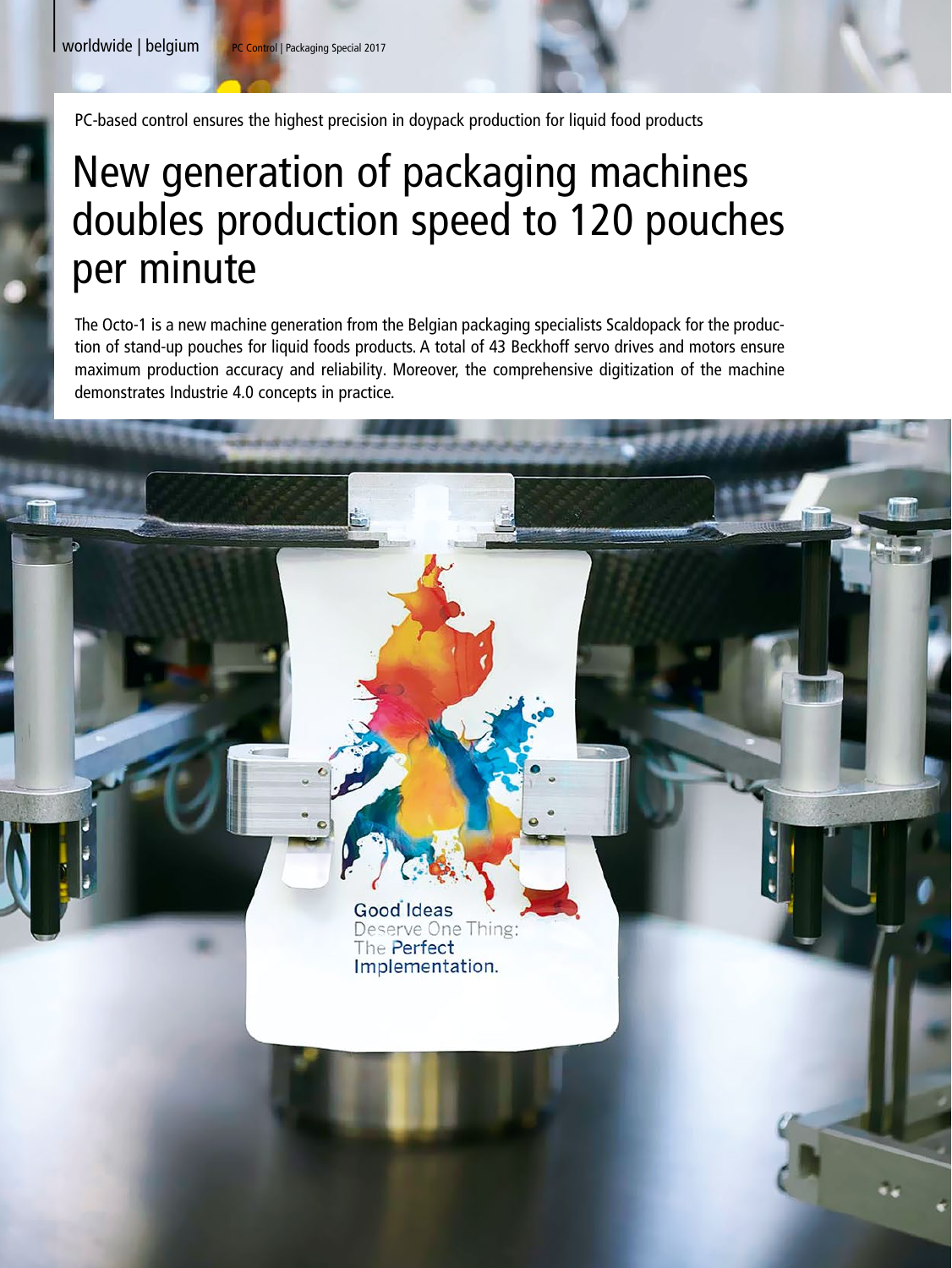|



**The Octo-1, developed by Belgian packaging machine builder Scaldopack, is a system for the production of stand-up pouch packs.**

Stand-up pouches, also referred to as "doypacks", are becoming increasingly popular for packaging of beverages and liquid foods such as soups. The aroma-proof lightweight packs provide benefits from ecological and economic perspectives, since they consume less material than PET bottles, for example, and are easily recyclable. In addition, the stand-up pouches are easy to fill in production facilities and just as easy to present on store shelves. The easily resealable packaging offers further benefits for consumers.

"The production of stand-up pouches requires high process accuracy and therefore places substantial demands on the automation technology used," says Harald Saelens, Managing Director of Scaldopack. After three years of development, the company created a machine solution that uses advanced servo drive technology from Beckhoff and fully exploits the benefits of digitization: From each pack that is produced, almost 4,000 measured values are stored in a database. The machine settings themselves are also stored in a database and retrieved automatically at the start of each production run.

### PC-based control platform with integrated servo drive technology guarantees high-precision positioning

"Due to the modular design of the Octo-1 and its PC-based automation platform, production steps can be adjusted quickly and efficiently to achieve varying pouch types or closure systems," points out Harald Saelens. The starting point for the production of doypacks are plastic pouches which are already sealed on three sides. The machine picks up the pouches, opens them and attaches the closure. A C6925 Industrial PC (IPC) from Beckhoff with TwinCAT automation software and EtherCAT as the communication system provides advanced centralized control. A PLC cycle time of 2 ms is required in order to support the registration of the measured values and other tasks. Various third party-components, such as load cells and cameras, are integrated into the controller via the EtherCAT network. The TwinCAT NC Camming Motion Control library also runs on the same CPU. A total of 43 axes are synchronized with a cycle time of 250 ms.

"The Beckhoff AX5000 Servo Drives with integrated safety functionality and AM8xxx series servomotors controlling the sealing process are equipped with high-precision external encoders with a resolution of a few tenths of a micron. They provide precise feedback covering everything that happens in the machine; each step can be accurately controlled and corrected." When a pouch is picked up, its exact position is measured with photocells. The nominal and actual positions are compared when the closure is applied in the next step. If necessary, the pouch position is adjusted in order to enable precise sealing. "The machine is able to detect any deviation in the production process," says Harald Saelens.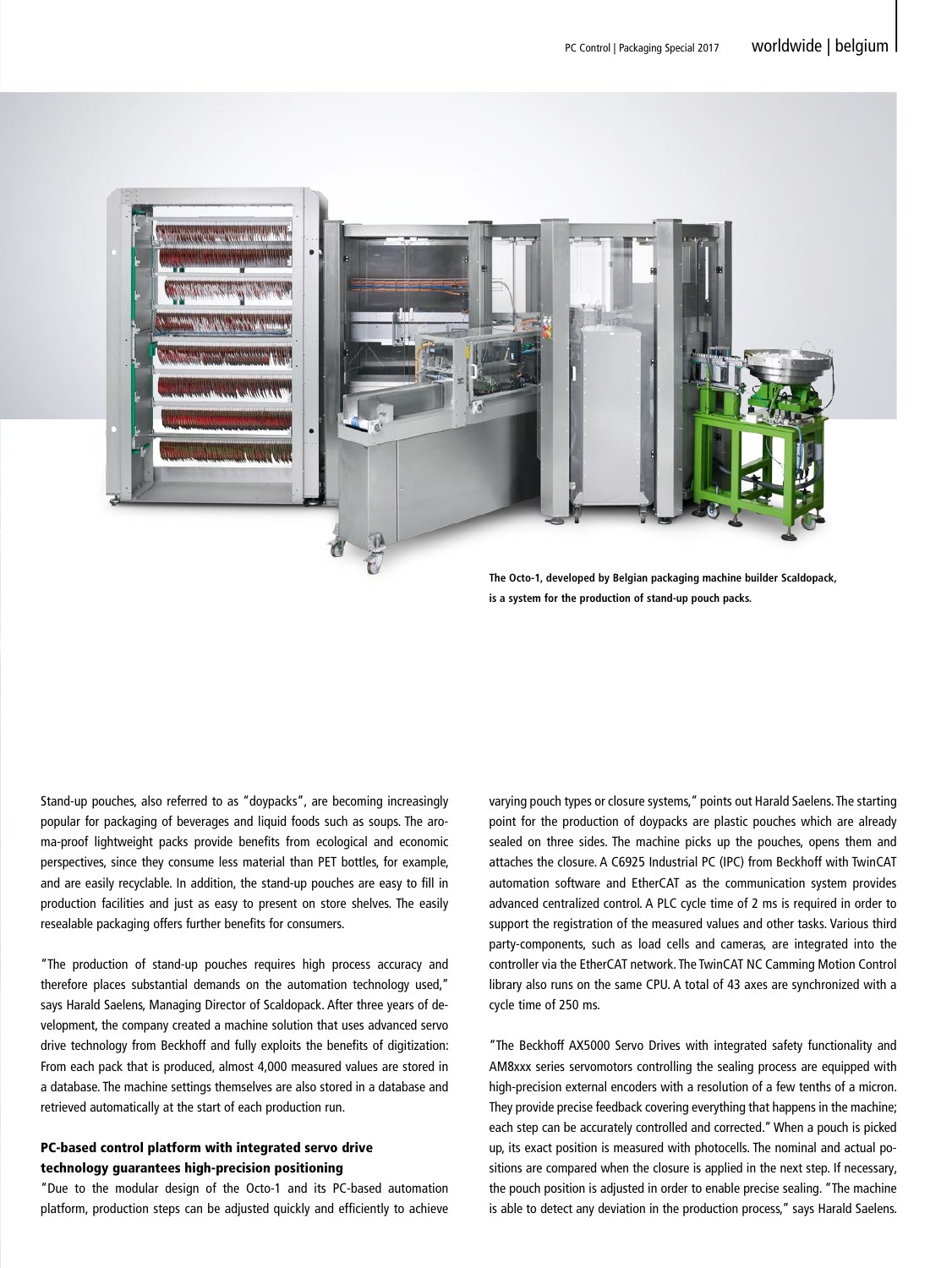

**Plastic pouches are automatically fed into the Octo-1, where caps or spouts are applied.**

"For example, the machine detects film overlaps or missing material, in which case the product is rejected."

#### Optimum process control ensures top quality

Instead of a visual inspection of the end product, which is still the preferred method of quality control for many conventional packaging machines, the Octo-1 continuously monitors each process step. In this way, higher reliability and quality of the pouch packs can be guaranteed, since faults can be detected that otherwise may be missed by optical sensors. Moreover, the number of rejects is reduced, since the machine can use the measured values to adjust the parameters for the subsequent production steps.

Harald Saelens: "Most of the 4,000 measured values are acquired during the sealing of the closure. All positions are recorded every 2 ms, providing visibility of the complete profile of the sealing process, which leads to perfect control over the process." The large data quantities generated by the machine are compiled in CSV files that the C6925 IPC sends to a data server. From there, the machine can retrieve the settings parameters.

#### Servo drives double production speed to 120 pouches per minute

"The output of the Octo-1 is much higher than that of a conventional machine," says Harald Saelens. "We can produce 120 pouches per minute, compared with machines that have mechanical and pneumatic drives which provide an output of 40 to 60 pouches. The additional investment outlay for advanced drive technology quickly pays off, not to mention the reduced maintenance effort for the machine. The biggest gain is in the reliability of the production: Recalls due to pouch pack defects are a thing of the past," reports the Managing Director of Scaldopack.

#### Utilizing multi-core capability

In due course, Scaldopack intends to convert to TwinCAT 3, the latest software generation from Beckhoff, in order to fully leverage the performance of Beckhoff multi-core IPCs. "The separate data server will become redundant in the future − largely due to the fact that we will send production data into the cloud for further analysis, where required," Harald Saelens explains. "For cloud communication and data analysis, we will use the Beckhoff software modules